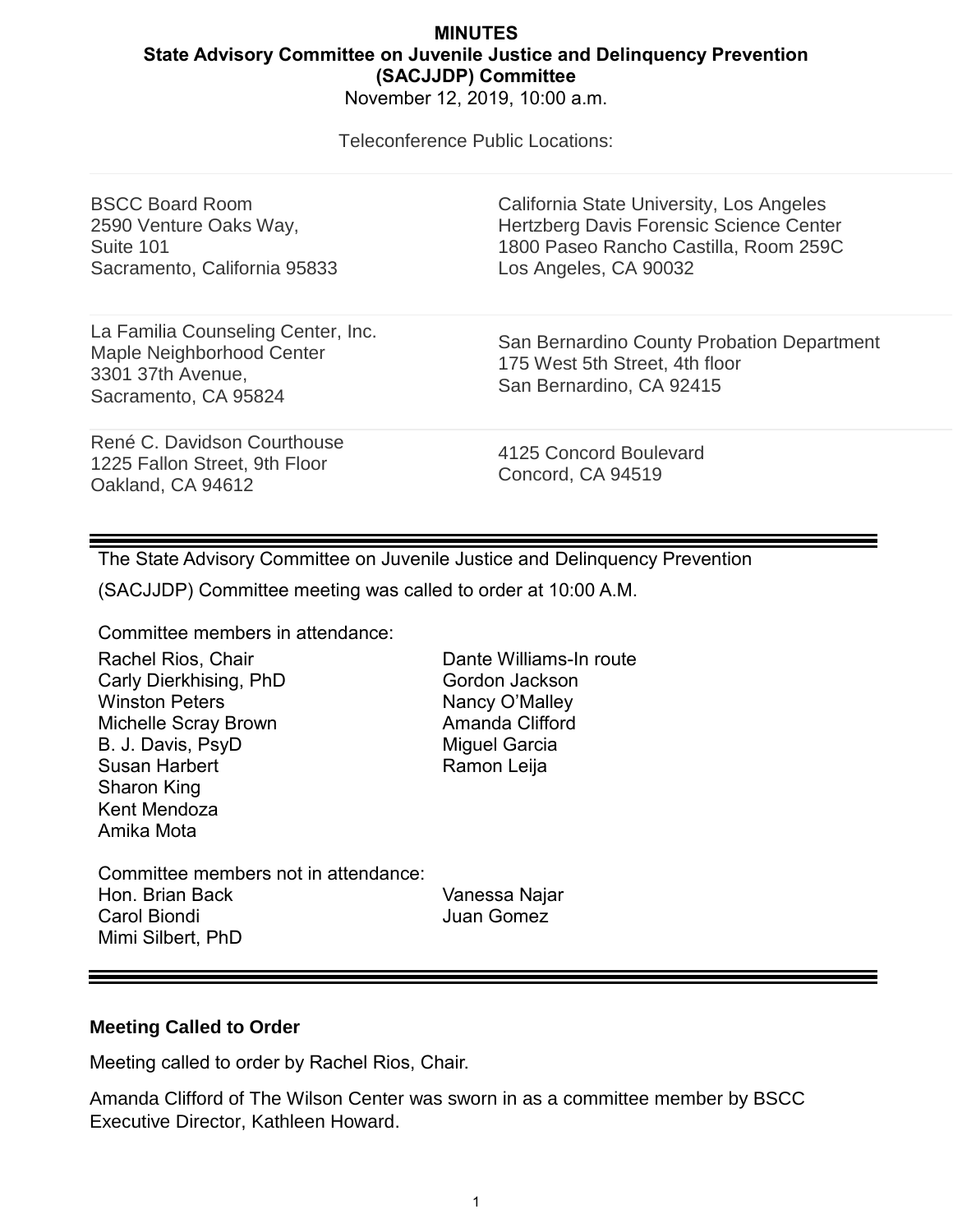## **Agenda Item A Approval of the minutes from the SACJJDP Meeting on June 12, 2019**

Nancy O'Malley motioned to approve the June 12, 2019 meeting minutes. Amika Mota seconded the motion. Amanda Clifford, Gordon Jackson and Sharon King abstained. All remaining members were in favor. The motion passed.

### **Agenda Item B Approval of Title II Grant Program Funding Recommendations**

Amika Mota, Nancy O'Malley and Kent Mendoza recused themselves due to possible conflicts of interest.

Field Representative Timothy Polasik and Teah Hairston provided the committee with an overview of the funding recommendation and rating process for the committee. Michelle Scray Brown moved to approve the funding recommendations of the Title II ESC. Gordon Jackson seconded the motion. Amanda Clifford abstained. All remaining members were in favor. The motion passed.

Michelle Scray Brown moved to add the \$94,440 in funds designated for the Tribal Youth RFP to the Title II grant program since there were no proposals for the funding. Moving the funds would assist in fully funding all projects recommended for funding by the ESC. The motion also includes moving the \$5,560 set aside for tribal youth if it is determined that the funding can be used for organizations that provide services to tribal youth. Amika Mota seconded the motion. Amanda Clifford abstained. All others were in favor. The motion passed.

Miguel Garcia requested adding an agenda item to brainstorm regarding ways to engage youth members, and the recommendation was made to add it to the January agenda. Ramon Leija suggested the first meeting be in Northern California and the second be in Southern.

### **Agenda Item C Approval of SACJJDP Compliance Monitoring Annual Legislative Report**

Eloisa Tuitama, BSCC Field Representative, Facilities Standards and Operations Division, presented information regarding the Compliance Monitoring Annual Legislative Report. Rachel Rios recommended adding a Core Requirements discussion item, presented by Ms. Tuitama, to a future SACJJDP meeting agenda. Gordon Jackson motioned to approve. Chief Scray Brown seconded the motion. Amanda Clifford abstained. All other members were in favor. The motion passed.

## **Agenda Item D Approval of R.E.D. Changes**

A recommendation was previously approved by the SACJJDP to hire a consultant or subject matter expert to provide a detailed assessment of all counties, analyze RRI and other data. Chair Rios recommended language changes that focus efforts on a strength-based approaches by reviewing locations where interventions were successful in reducing racial and ethnic disparity in the juvenile justice system. The committee added that the analysis should also include an review of challenges and barriers. The committee discussed the language changes and proposed the following edits:

*The recommendation is to hire a consultant or use a subject matter expert(s) to develop a detailed review of each county, including the assessment of county interventions that are*